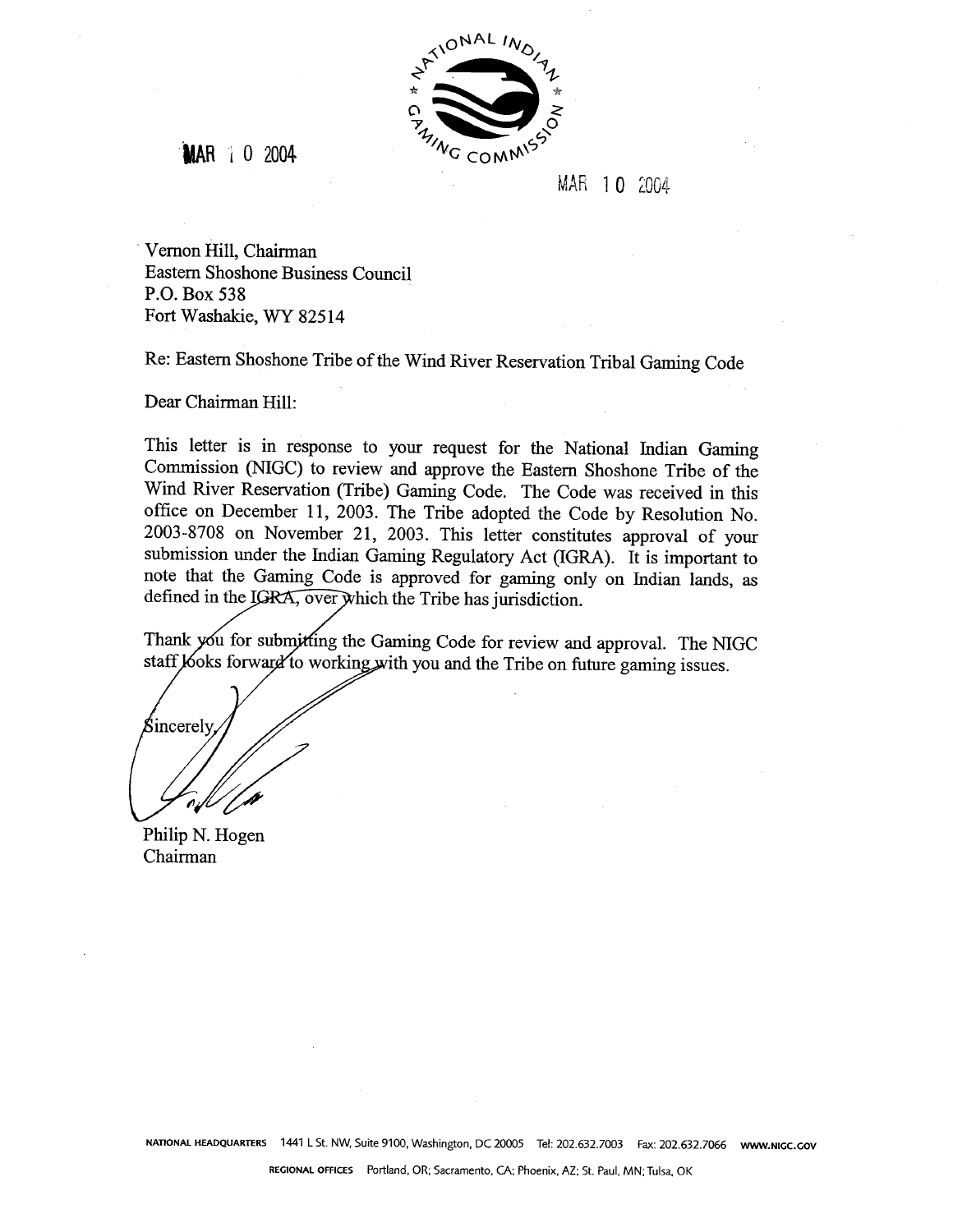

*Eastern Shoshone Business Council*  **PO.** *Box 538 Fort Washakie.* **WY** *82514 (307) 332-353214932*  **Fax: (307)** *332-3055* 

# **RESOLUTION of the SHOSHONE TRIBE RIVER INDIAN RESERVATION**

DEC 1 1 2003

#### **RESOLUTION NO. 2003-8708**

### **A RESOLUTION APPROVING THE EASTERN SHOSHONE TRIBE'S GAMING CODE.**

WHEREAS, the Shoshone Business Council ("SBC") of the Eastern Shoshone Tribe ("Tribe") is the governing body duly authorized by the General Council to conduct business on behalf of the Tribe; and

**WHEREAS,** the Shoshone General Council established and adopted a Gaming Code for the Eastern Shoshone Tribe; and

**WHEREAS,** the Shoshone General Council, the supreme governing body of the Tribe, composed of enrolled members, **18** years and older, approved the Eastern Shoshone Tribe's Gaming Code in a General Council meeting on September 17,2003 by the vote of two hundred forty-two (242) for and five (5) against; and

BE IT FINALLY RESOLVED, that the Chairman or Co-Chairman of the Shoshone Business Council are directed and authorized to execute any documents necessary to implement this resolution.

#### CERTIFICATION

**1,** THE UNDERSIGNED, of the Shoshone Business Council hereby certify that in a meeting of the Shoshone Business Council, which is composed of six (6) members, of whom four (4) members of the Shoshone Business Council, constituting a quorum, were present at a meeting duly and specially called, noticed, convened, and held this 21 st day of November, 2003; that the foregoing resolution was adopted by the affirmative vote of four (4) members of the Shoshone Business Council, and that the said resolution has not been rescinded or amended in any way.

**Done** at Fort Washakie, Wyoming this 2 1 st day of November, 2003

ernon Hill, Chairman

Shoshone Business Council

Attest:

Barbara K. Mireau. Executive Secretary

Shoshone Business Council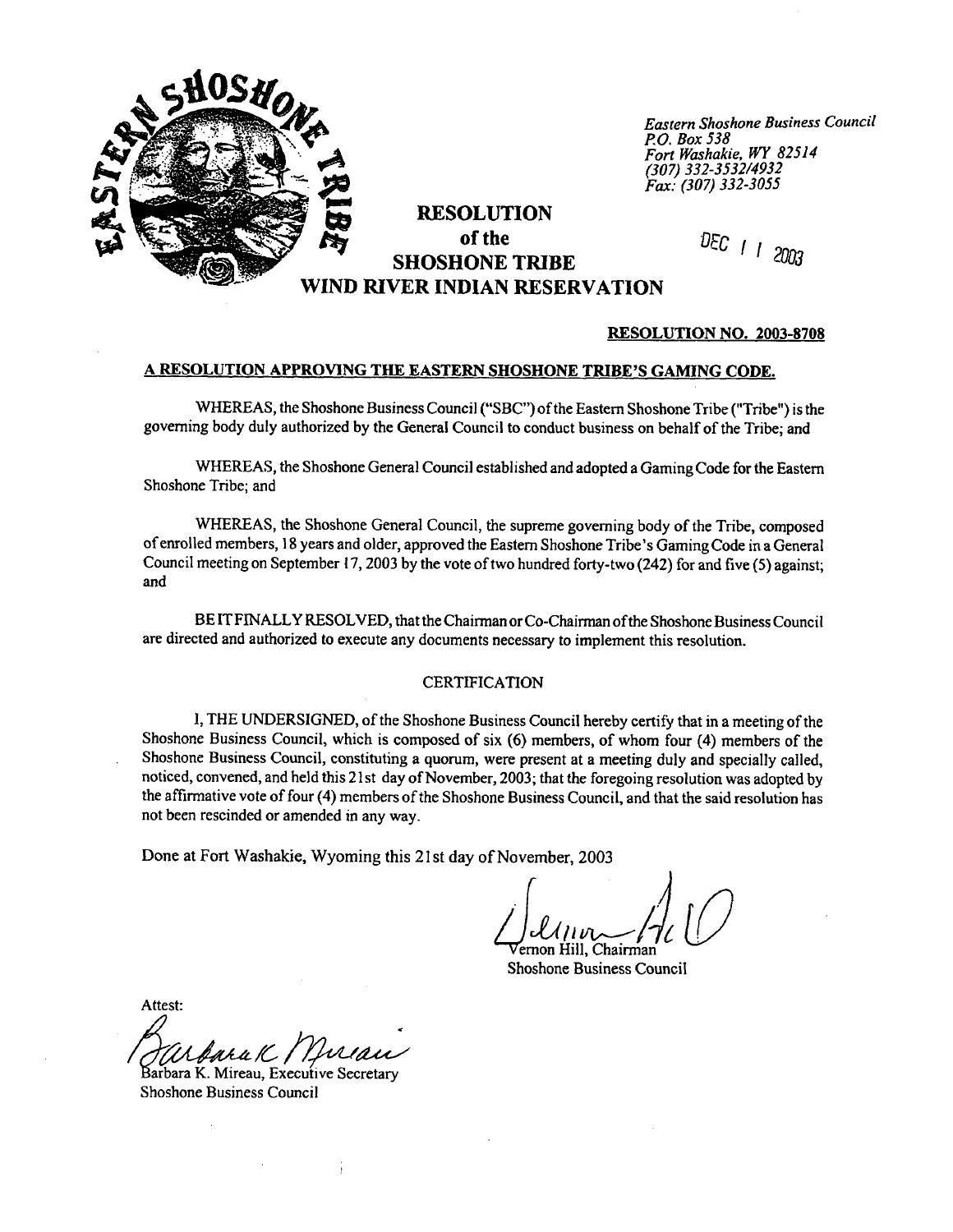# **EASTERN SHOSHONE TRIBE GAMING CODE**

 $\mathcal{P}_{\mathcal{A}}$  is

### **CHAPTER 1 GENERAL PROVISIONS**

### **Section 1.01 Authority**

The Business Council of the Eastern Shoshone Tribe is authorized under tribal law to promulgate tribal codes. This Gaming Code is enacted pursuant to the Tribe's inherent sovereign powers, tribal law, and the Indian Gaming Regulatory Act.

#### **Section 1.02 Purpose**

(a) The Business Council of the Eastern Shoshone Tribe of the Wind River Reservation hereby enacts this Gaming Code to:

- **(1)** Authorize, license, and regulate gaming activities within the jurisdiction of the Eastern Shoshone Tribe;
- **(2)** Promote tribal economic development;
- (3) Enhance employment opportunities for tribal members;<br>(4) Strengthen the economy of the Wind River Indian Reser
- **(4)** Strengthen the economy of the Wind River Indian Reservation;
- **(5)** Generate revenue for use in improving the health, education, and general welfare of Reservation residents; and
- (6) Establish a foundation for the educational and recreational needs of children.

### **Section 1.03 Ownership of Gaming**

(a) Sole Proprietary Interest. The Tribe shall have the sole proprietary interest and responsibility for the conduct of any gaming activity on Indian lands, except as specified in paragraph (b) of this section.'

**(b)** Individually Owned Gaming. The Tribe hereby authorizes individually owned gaming in accordance with 25 U.S.C. §2710(b)(4) and any regulations promulgated thereunder.<sup>2</sup>

# **Section 1.04 Authorized Gaming**

(a) Class I Gaming. Class I gaming, as defined in the Indian Gaming Regulatory Act and any regulations promulgated thereunder, is hereby authorized.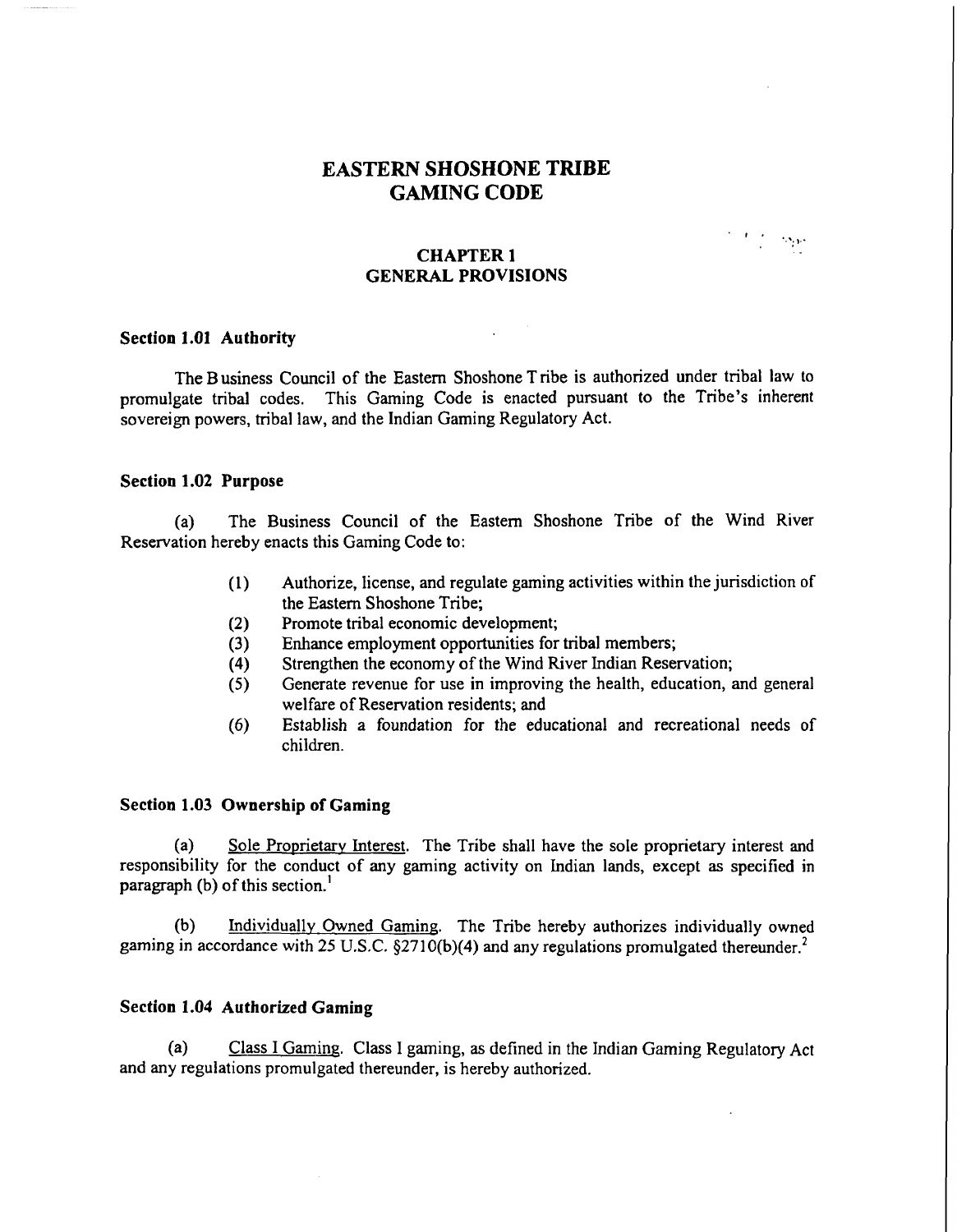(b) Class I1 Gaming. Class I1 gaming, as defined in the Indian Gaming Regulatory Act and any regulations promulgated thereunder, is hereby authorized.

(c) Class I11 Gaming. Class I11 gaming, as defined in the Indian Gaming Regulatory Act and any regulations promulgated thereunder, is hereby authorized, provided that any Class I11 Gaming shall be operated pursuant to an approved Tribal-State compact as required by the Indian Gaming Regulatory Act.

# **Section 1.05 Use of Gaming Revenue**

(a) Use of Net Revenues. Net revenues from any form of gaming authorized by this Gaming Code shall be used only for the following purposes:

- (1) To fund tribal government operations or programs;
- (2) To provide for the general welfare of the Tribe and its members;<br>(3) To promote tribal economic development;
- (3) To promote tribal economic development;<br>(4) To donate to charitable organizations; or
- **(4)** To donate to charitable organizations; or
- **(5)** To help fund operations of local government agencies.'

(b) Per Capita Pavments. If the Tribe elects to make per capita payments to its members, it shall a uthorize such p ayments o nly in accordance w ith a revenue a llocation p lan submitted to and approved by the Secretary of the Interior under  $25 \text{ U.S.C.}$   $\S 2710(b)(3)$ .

# **Section 1.06 Audit**

(a) Independent Audit. An independent audit of all gaming operations shall be conducted on an annual basis. The results of such audit shall be submitted to the National Indian **Gaming Commission.<sup>4</sup>** 

(b) Purchases in Excess of \$25.000. All gaming related contracts that result in purchases of supplies, services, or concessions in excess of \$25,000 in any year (except contracts for professional legal or accounting services) shall be specifically included within the independent audit.<sup>5</sup>

# **Section 1.07 Protection of the Environment and Public Health and Safety**

 $\frac{1}{2}$ 

All gaming facilities shall be constructed, maintained, and operated in a manner that adequately protects the environment and the public health and safety.<sup>6</sup>

Page 2 of **2** 1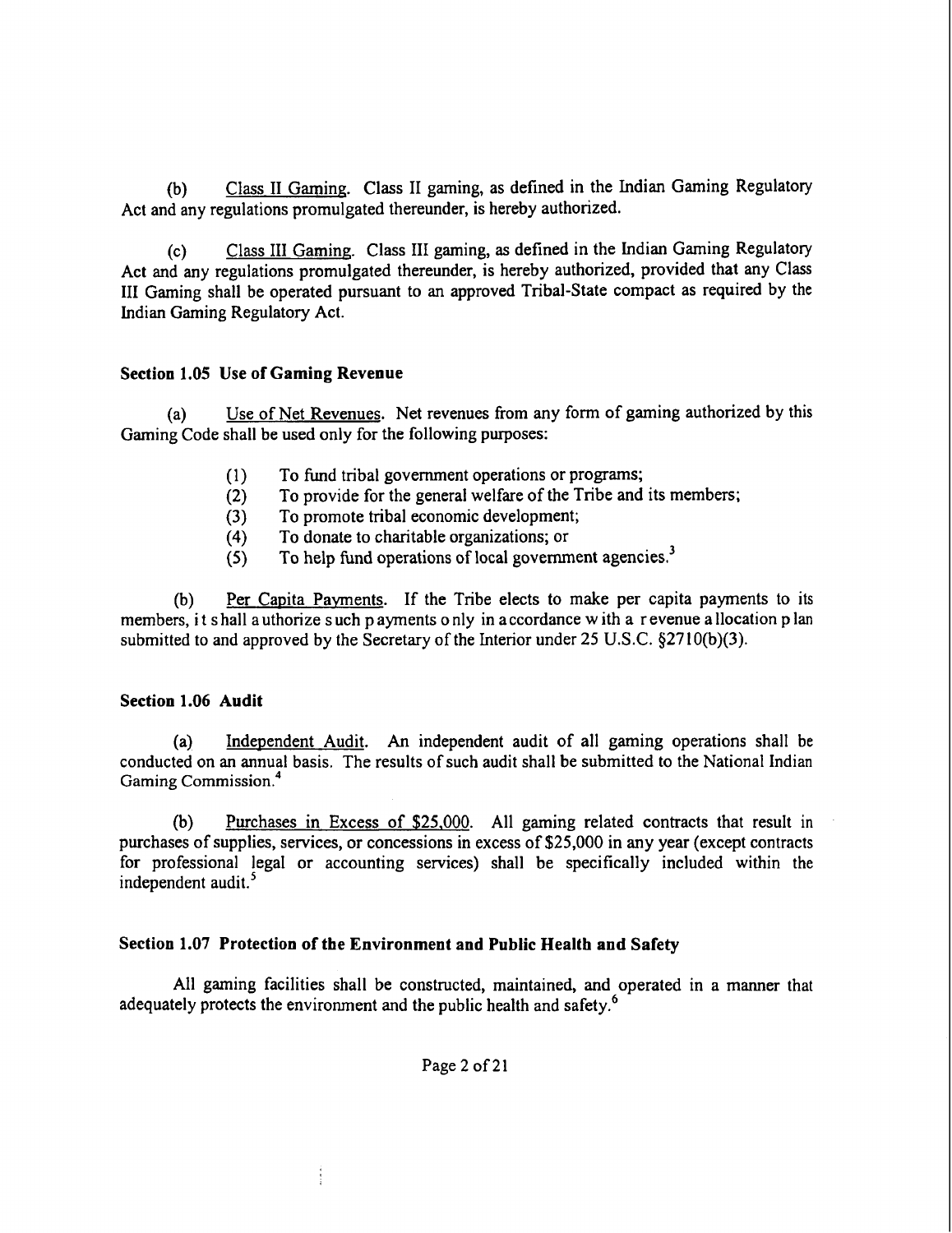# **CHAPTER 2 DEFINITIONS**

For purposes of this Gaming Code, the following terms shall have the following meanings.

(a) "Business Council" means the Business Council of the Eastern Shoshone Tribe of the Wind River Reservation.

(b) "Class I gaming" means Class I gaming as defined in 25 U.S.C. \$2703(6), and any regulations promulgated thereunder.

(c) "Class I1 gaming" means Class I1 gaming as defined in 25 U.S.C. §2703(7), and any regulations promulgated thereunder.

(d) "Class 111 gaming" means Class 111 gaming as defined in 25 U.S.C. §2703(8), and any regulations promulgated thereunder.

(e) "Gaming Agency" means the Gaming Agency of the Eastern Shoshone Tribe of the Wind River Reservation established by this Gaming Code.

**(f)** "Gaming Code" means this Gaming Code of the Eastern Shoshone Tribe of the Wind River Reservation, including any amendments.

(g) "IGRA" means the Indian Gaming Regulatory Act, 25 U.S.C. \$2701 **et.seq.** 

(h) "Indian lands" means:

- (1) All lands within the exterior boundary of the Wind River Reservation;<br>(2) Any lands title to which is held in trust by the United States for the be
- **(2)** Any lands title to which is held in trust by the United States for the benefit of the Tribe or any individual, and over which the Tribe exercises governmental power; or
- (3) Any lands title to which is held by the Tribe or any individual subject to restriction by the United States against alienation, and over which the Tribe exercises governmental power.<sup>7</sup>
- (i) "Key Employee" means:
	- (1) A person who performs one or more of the following functions:<br>(i) Bingo caller:
		- Bingo caller;
		- **(ii)** Counting room supervisor;
		- (iii) Chief of security;

Page 3 of 21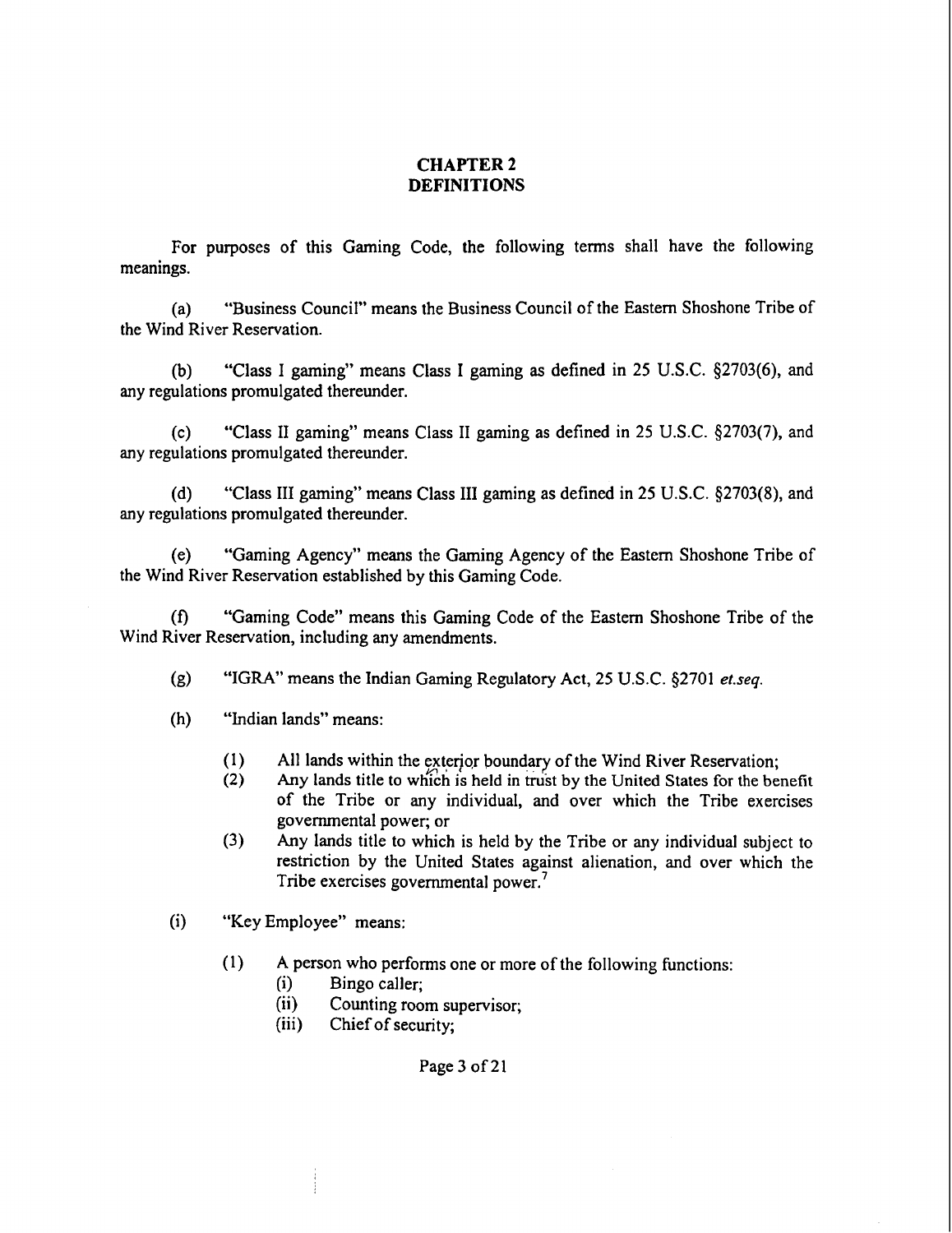- (iv) Custodian of gaming supplies or cash;<br>(v) Floor manager;
- Floor manager;
- (vi) Pit boss;
- (vii) Dealer;
- (viii) Croupier;
- (ix) Approver of credit; or
- (x) Custodian of gambling devices including persons with access to cash and accounting records within such devices.
- (2) If not otherwise included, any other person whose total cash compensation is in excess of **\$50,000** per year.
- **(3)** If not otherwise included, the four most highly compensated persons in the gaming operation. \*
- **(4)** The Gaming Agency may designate any other employee or classes of employees as a Key Employee for licensing or any other purposes.

**6)** "Net revenues" means net revenues as defined in 25 U.S.C. §2703(9), and any regulations promulgated thereunder.

- **(k)** "NIGC" means the National Indian Gaming Commission.
- (1) "Primary Management Official" means:
	- (1) The person having management responsibility for a management contract;<br>(2) Any person who has authority to hire and fire employees or to set up
	- Any person who has authority to hire and fire employees or to set up working policy for the gaming operation; or
	- **(3)** The chief financial oficer or other person who has financial management responsibility.<sup>9</sup>
- (m) "Tribe" means the Eastern Shoshone Tribe of the Wind River Reservation.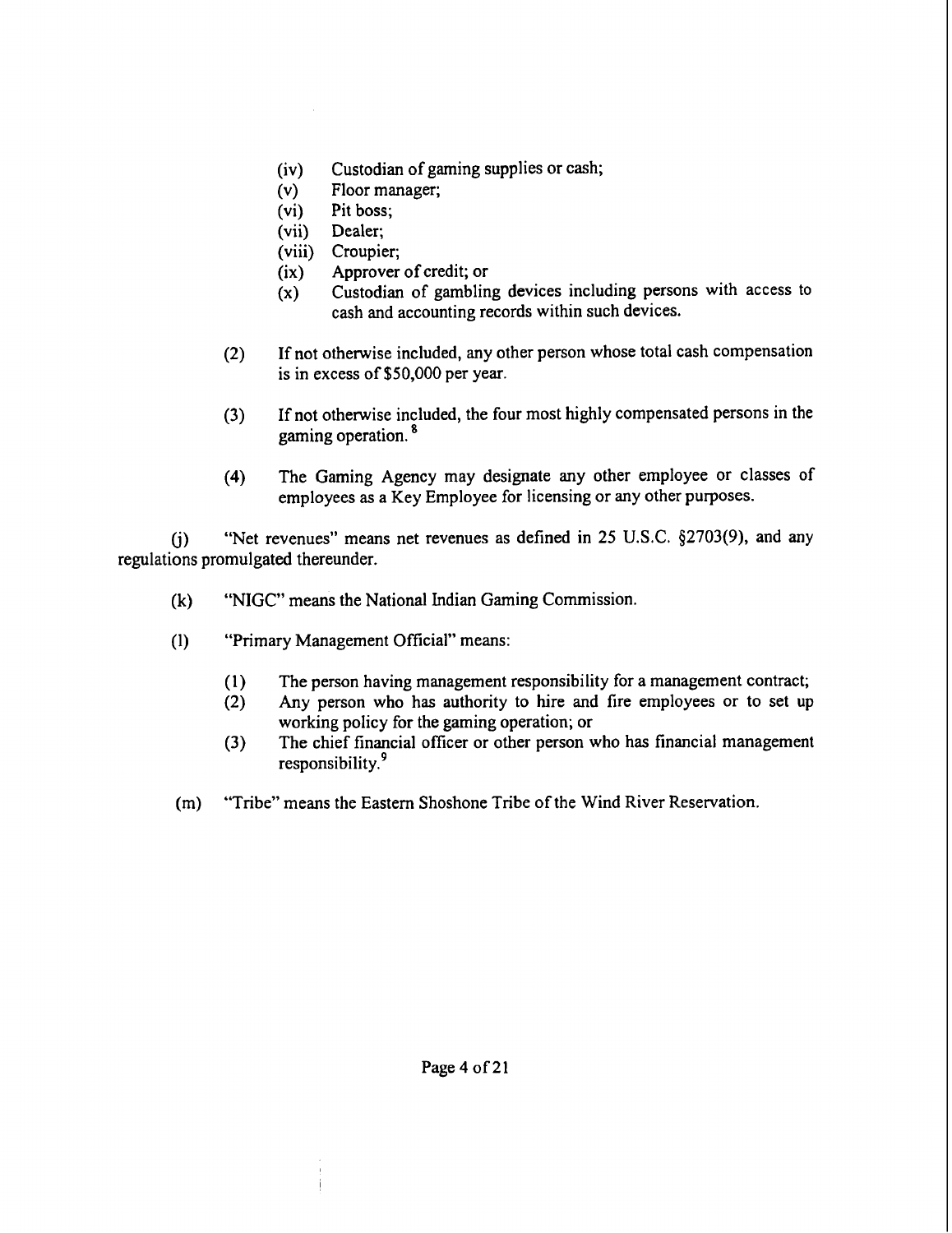## **CHAPTER 3 EASTERN SHOSHONE GAMING AGENCY**

# **Article 1 Organization**

### **Section 3.01 Establishment of the Eastern Shoshone Gaming Agency**

The Eastern Shoshone Gaming Agency is hereby established for the purpose of regulating all gaming on Indian lands.

### **Section 3.02 Composition**

The Eastern Shoshone Gaming Agency shall consist of three **(3)** Commissioners ("Commissioners") appointed by a majority of the Business Council, one of whom shall be designated to serve as the Chair. Commissioners of the Gaming Agency must be enrolled members of the Tribe, and shall be selected based upon their educational background, relevant experience, and integrity. Members of the Business Council may not simultaneously serve as Commissioners of the Gaming Agency.

### **Section 3.03 Terms of Office**

The Commissioners of the Gaming Agency shall serve staggered three-year **(3)** terms of office. The initial Commissioners shall be appointed to terms as follows: the Chair shall serve an initial term of three **(3)** years; one Commissioner shall serve an initial term of two (2) years; and one Commissioner shall serve an initial term of one (1) year. Thereafter, all appointments to the Gaming Agency shall be three **(3)** years in length, or until successors are duly appointed and installed.

### **Section 3.04 Removal**

Commissioners of the Gaming Agency may only be removed from office before the expiration of their term for n eglect of duty, misconduct, malfeasance, or any acts that would render them unsuitable for the position. Such removal must be by a vote of four (4) or more Members of the Business Council.